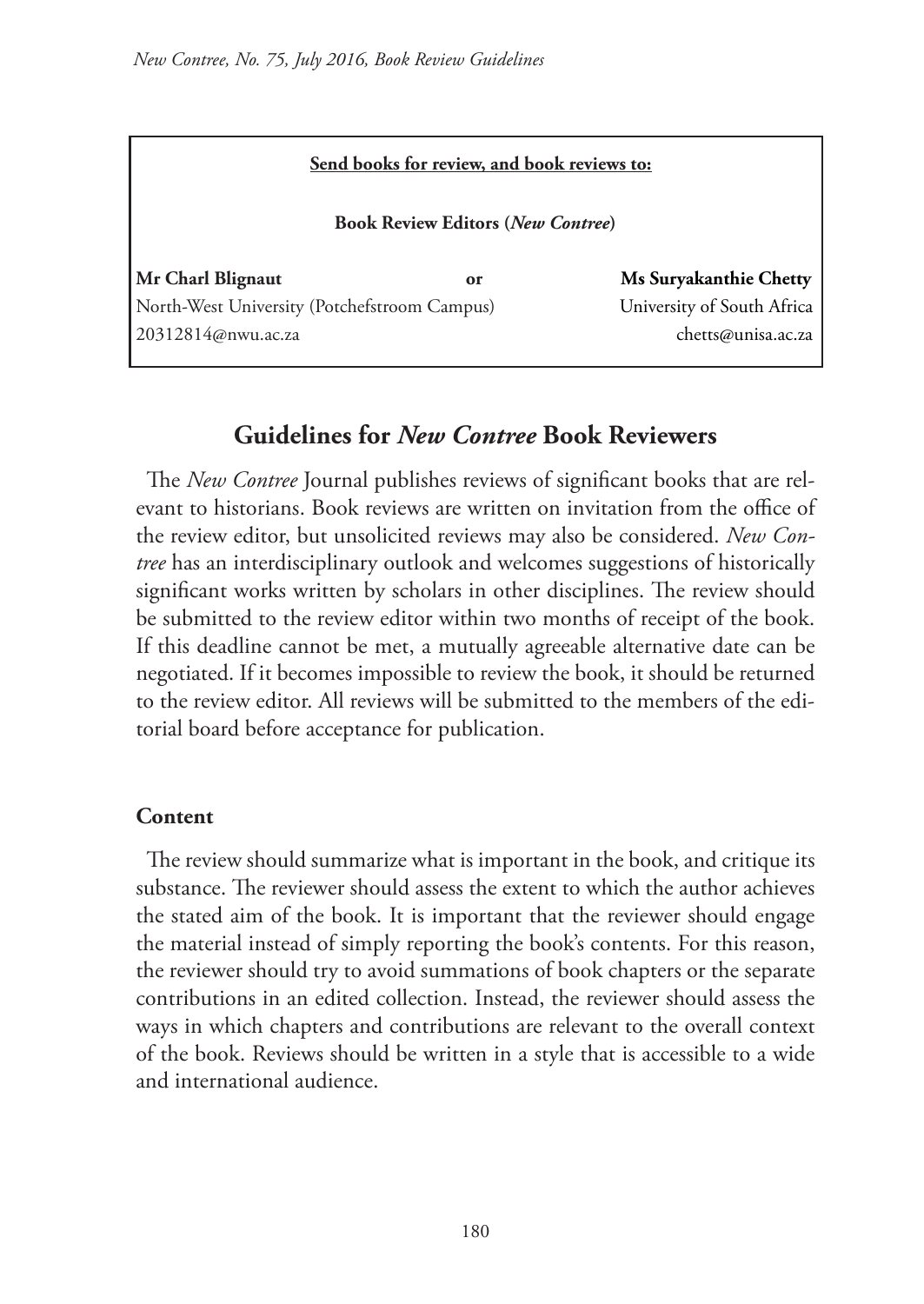#### **Format**

The review should generally be between 800 and 1 200 words, and should include as little bibliographic data as possible. When necessary, use page references for quotations in the text of the review and provide complete bibliographic details of the source. The review should begin with a heading that includes all the bibliographic data. The elements of the heading should be arranged in the order presented in the following example:

*The early mission in South Africa/Die vroeë sending in Suid-Afrika, 1799- 1819*. By Karel Schoeman. Pretoria: Protea Book House, 2005, 272 pp., map, chronology, bibl., index. ISBN: 1-9198525-42-8.

Do not indent the first line of the first paragraph, but indent the first line of all successive paragraphs. Use double spacing for the entire review. Add your name and institutional affiliation at the end of the review. Accuracy of content, grammar, spelling, and citations rests with the reviewer, and we encourage you to check these before submission. Reviews may be transmitted electronically as a Word file attachment to an email to the review editor. If you have additional questions, please contact the Book Review Editors.

## **Book Reviews**

# *South African politics: An introduction*

#### **(Cape Town: Oxford University Press, 2015, 366 pp., bibl, index. ISBN: 978-0-19-905096-3)**

#### **Nicola de Jager**

Herman van der Elst *North-West University* Herman.vanderelst@nwu.ac.za

*South African politics: An introduction* is an analytical descriptive and problem solving compilation of perspectives on the contemporary state of South African politics, provided by prominent South African political scientists. As a scholarly contribution this work must be viewed against the contextual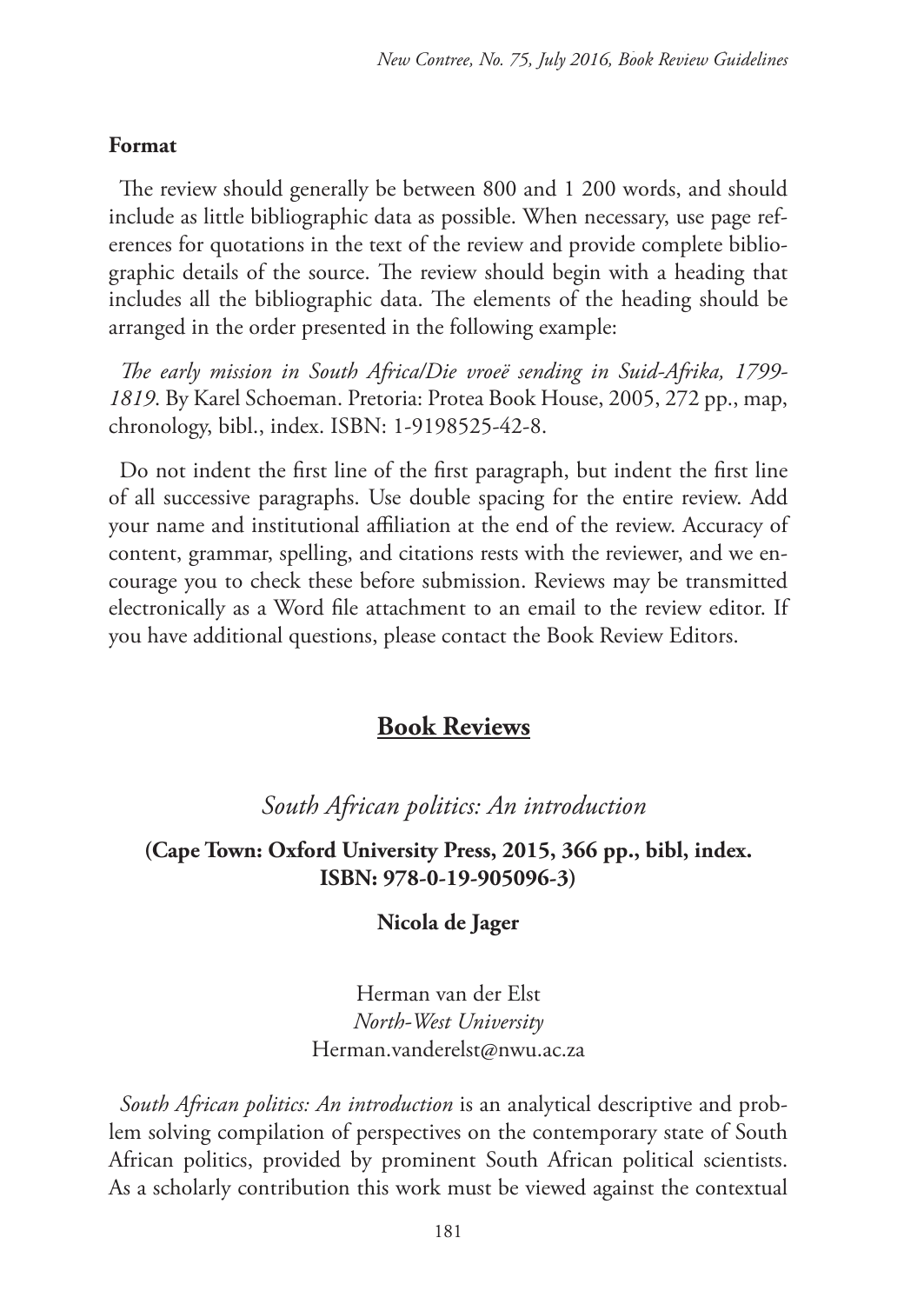background of the political and economic transformation trends, and their consequences currently visible in the South African political landscape. It is aimed at policy makers, policy implementers as well as learners and thinkers focusing on the holistic dynamics and unfolding of political and economic transformation in developing societies in general. A specific emphasis is, however, placed on contemporary trends and events unfolding in South Africa. The basic assumption in the work is that effective transformative development in any democratic society is dependent on the successful realisation of specific procedural as well as substantive policy objectives as set out in a constitution. Procedural objectives refer to, for example voting rights for all, free and fair elections, the establishment of legitimate vertical and horizontal governmental structures and institutions as well as independent statutory bodies (the division of authority). In other words, there must be a culture of effective democratic regime performance. Substantive objectives run parallel with procedural objectives and relate to actual effective service delivery outcomes such as housing, education, economic empowerment, access to water, electricity, jobs and general infrastructure. It is argued that transformation must be effective on both the procedural and substantive level in order to be successful.

Against this background the book is narrowed down to the South African context. From a holistic perspective, it is argued that South Africa has been fairly effective in achieving reasonable levels of procedural transformation since 1994. South Africa has, however, to a large extent, been ineffective in achieving acceptable levels of substantive transformation. In this regard the central theme in the work revolves around the following question: how far has South Africa progressed in terms of political and socio-economic transformation, and what seems to be the way forward? After twenty two years of democracy this work is therefore a timely reflection on specifically contemporary levels of structural national service delivery (national dimension) and South Africa's status in the global environment (international dimension). As a point of departure and as a contextual background, the work provides a historical overview of the evolution of, and consequential institutionalisation of the apartheid system. In this regard an emphasis is placed on the unjust political, economic and social effects of the legislative arrangements that kept the apartheid system in place in the time frame 1948 to 1994. Together with international pressure, these discriminatory realities are portrayed as the causal factors that led to the demise of apartheid and the eventual negotiated transition process that took place in the late 1980s and early 1990s. Ultimately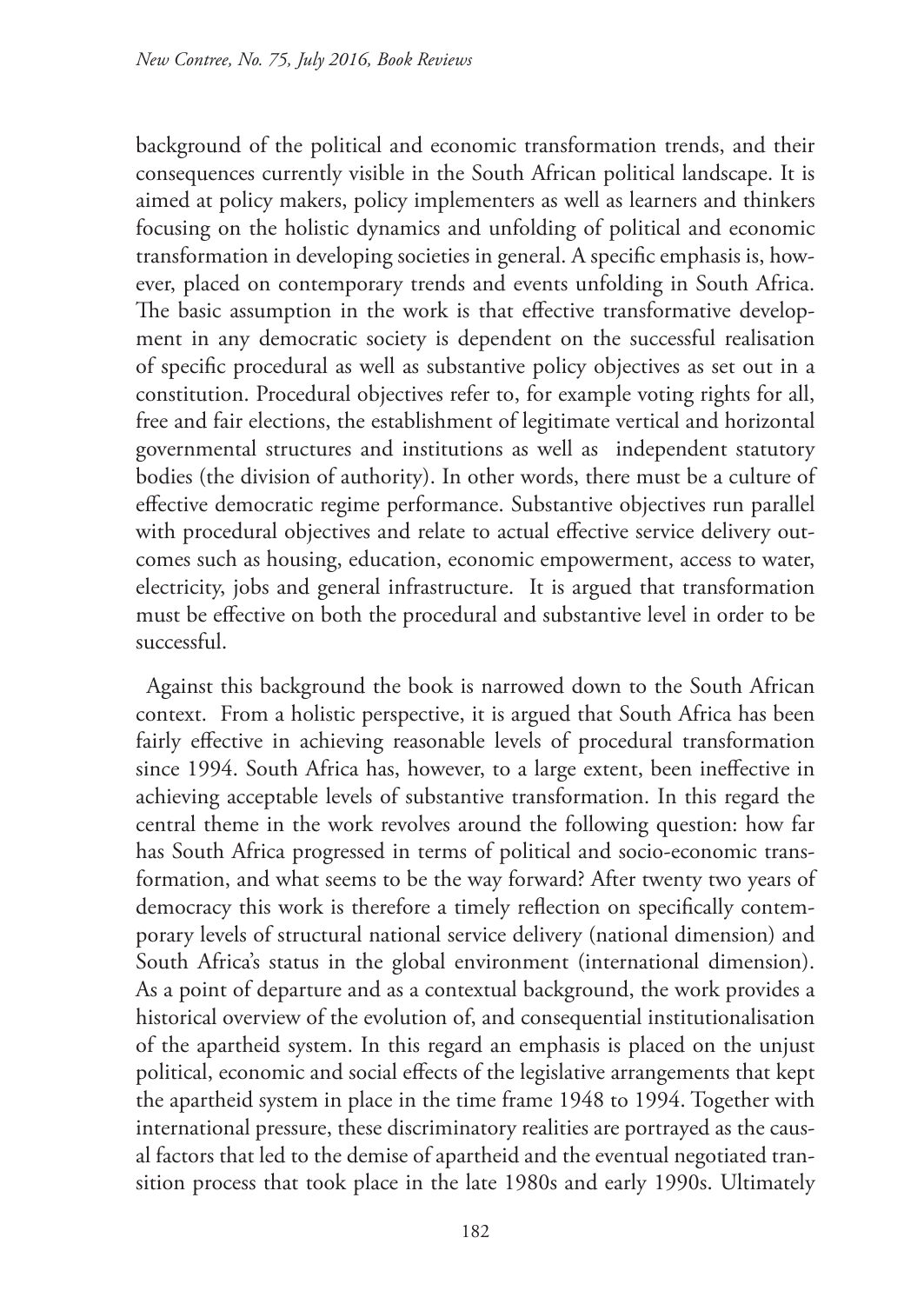this led to the establishment of South Africa as a constitutional state with a social contract. This supports the notion that procedural transformation has in many respects succeeded.

In most respects the work reflects the domestic political landscape in South Africa. Post 1994 events, however, prompted a new era in South Africa's international relations. The demise of apartheid and the creation of an all-inclusive democratic dispensation is skillfully linked to South Africa's new legitimate regional and international role, as well as global commitments and responsibilities. It is firstly implied that the country now has a crucial role to play as a representative of the poor South on a global scale (the so-called voice of the poor). Secondly, although not the largest, South Africa remains the most sophisticated economy in Africa and can be regarded as an investment gateway to, and from the rest of Africa. It furthermore plays a key role in the formation, operational structures and functions of BRICS as an evolving global political and economic trade block. This provides the country with a unique opportunity to specifically pursue the African agenda.

Throughout the book the argument that the substantive legacies of apartheid have not yet been eradicated remains central. As practical examples reference is made to the contemporary state of education, general economic development as well as trends in the ownership and use of land. What is of significant value is the descriptive analytical as well as a problem solving dimension of the book. A key concern is the continued prevalence of a dominant political party system which, opposed to a multi-party system, hampers freedom of choice. It is admitted that the dominant party system initially ensured a degree of stability and unity in the political and economic landscape during the immediate post-apartheid years. However, as this dominance was entrenched, patterns of the abuse of state resources in general service delivery inefficiencies, at the expense of the public interest started to emerge. A link is therefore created between inadequate substantive delivery as well as fault lines caused by the dominant political party system. The book concludes by suggesting that closer co-operation between government and civil society is needed in order to improve substantive delivery. Emphasis is placed on the strengths of the South African civil society and the objectives of the National Development Plan. In the final analysis the book provides useful guidelines for policy makers, implementers, learners and thinkers on how to manage and steer substantive transformation objectives.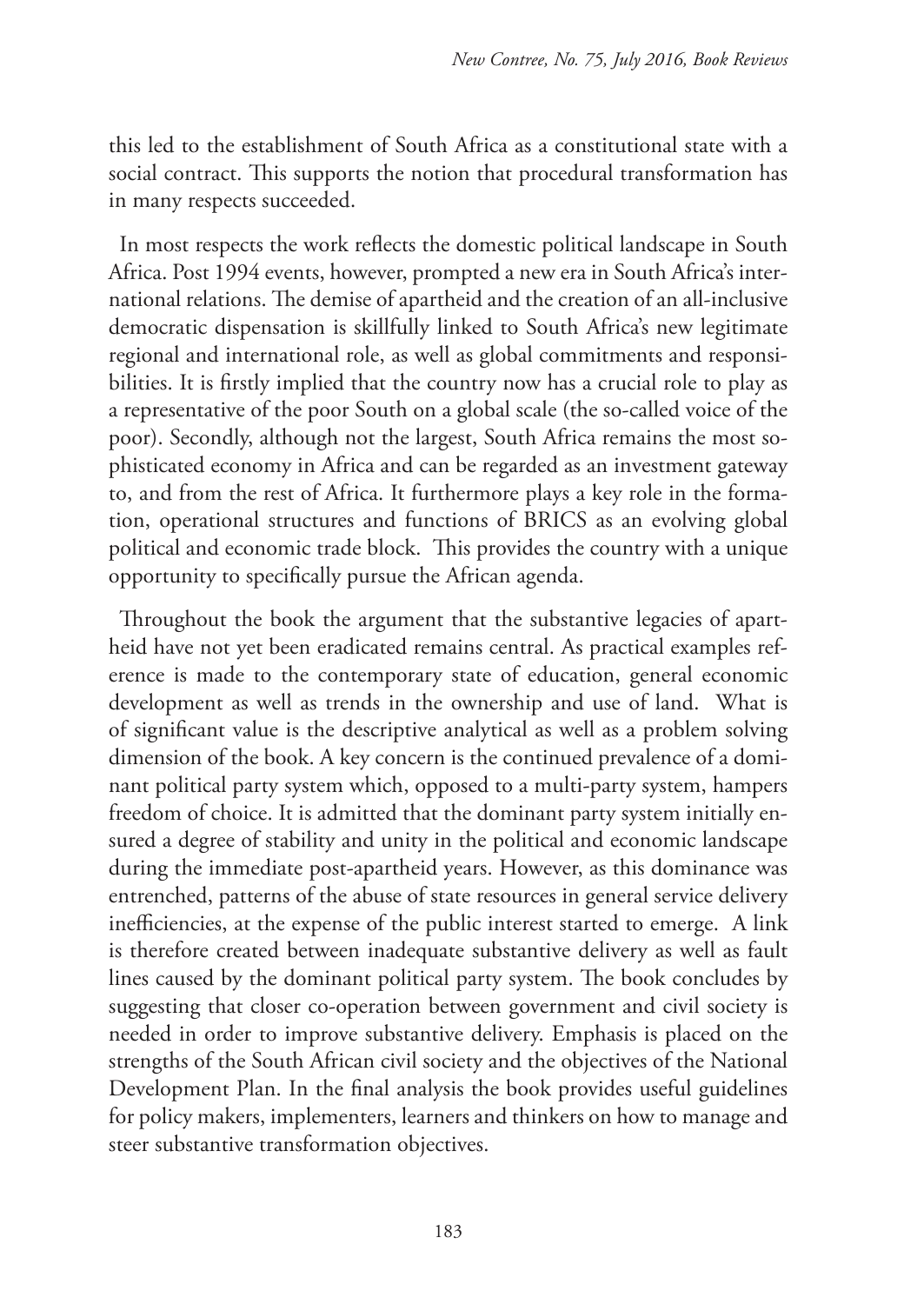# *Imperiale somer/Suid-Afrika tussen oorlog en Unie, 1902-1910*

# **(Pretoria: Protea Book House, 2015, 440 pp., bibl., index. ISBN: 978-1-4853-0419-7)**

## **Karel Schoeman**

Yolandi Naudè *University of Zululand* landialbertyn@gmail.com

Karel Schoeman's latest historical offering is a sweeping account of a lesser known period in South African history between the South African war and the formation of Union. The Edwardian period in question has been at times skimmed over in the South African historiographical context, often being used as a background to the larger events that surround it. Through *Imperiale somer* Schoeman creates an endearing human element in the narratives he selects which allows the reader to experience a fascinating period.

The book opens with the end of war and sets the stage for a period popularly characterised as an "endless summer" as the title of the book would suggest. South Africa was however, according to Schoeman, a poor imitation of the Edwardian ideal with black labour being the only impetus which could sustain an illusion of such a gloriously languid season for the British elite. The period in question is vast and complex and because of this fact Schoeman divides the book into chapters that cover major themes in a new and novel way. He effectively creates an atmospheric milieu by telling tales of real individuals as they experienced life in a post war South Africa encountering significant changes in its societal constructs.

New vantage points are taken on well-known figures such as Milner, Selborne, Olive Schreiner and General Smuts. Narratives on their daily lives, at times nearing banality, humanises the iconic figures of the time period. The fate of Boers in this new South Africa is covered in all its forms – including poor whites, struggling farmers and even the banished and downtrodden war heroes. The author sets the scene geographically for the stories by describing major cities as well as smaller towns and the condition they were in at the turn of the century. It is clear that Schoeman is both a historian and an accomplished novelist as he manages to transport the reader to the dusty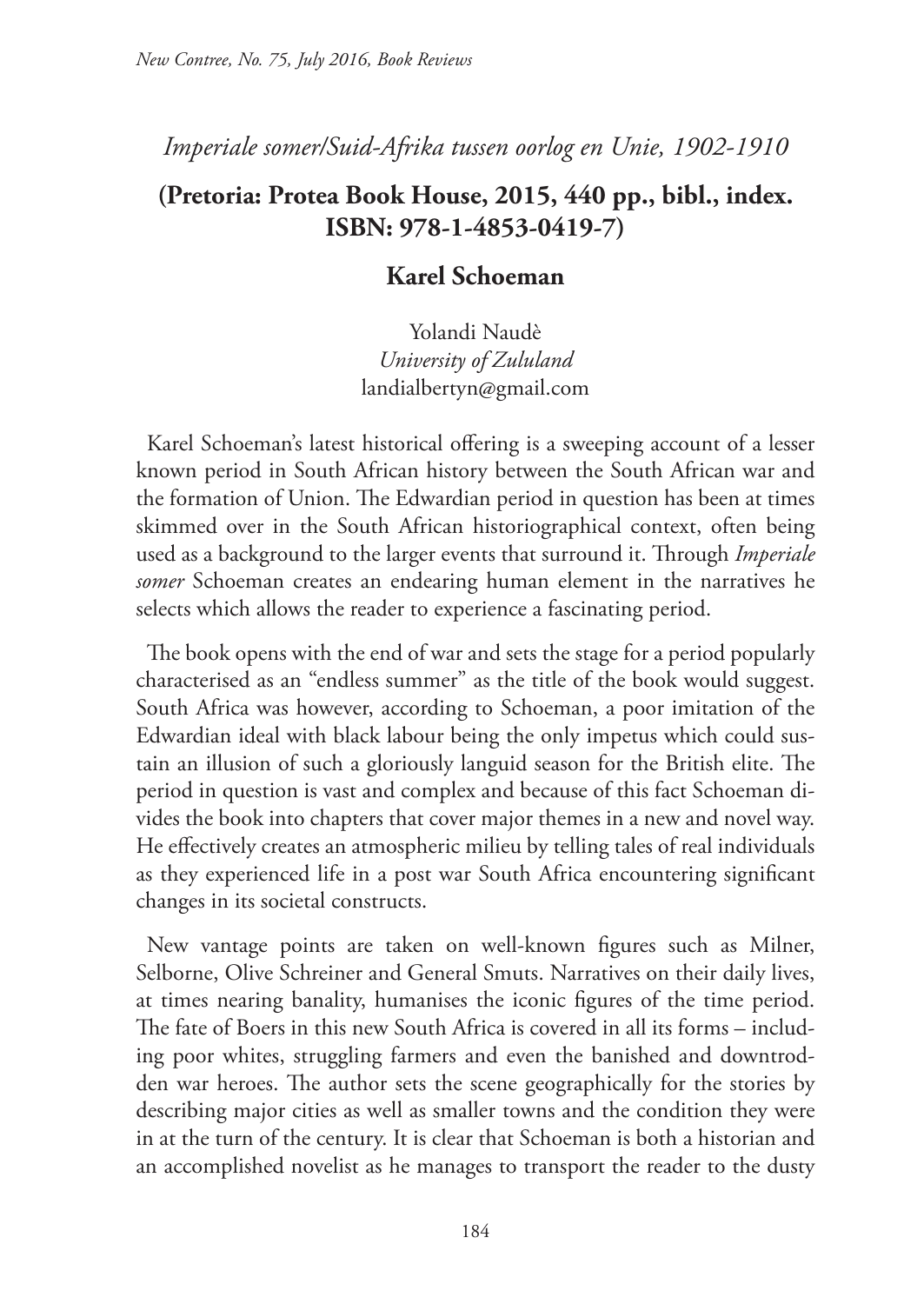and filthy streets of erstwhile Cape Town, Johannesburg, Bloemfontein and Hanover whilst still maintaining the historical thread.

Newcomers to South Africa, in the form of settlers and immigrants, are a captivating theme which is covered across numerous chapters. In *Rekonstruksie* the narrative of Leonard Flemming is artfully used to elucidate on Milner's plan of anglicising the country and the subsequent relocation of British settlers to South African farms. Both rich and poor are given attention and a narrative is included of socialite Hugh Grosvenor who purchased an estate in the country soon after the war. Hereby both sides of British society are given due consideration in a period where society was made up of various levels of wealth and prosperity. The influx of other nationalities is covered in *Jerusalem van die Suide,* where the fates of Lithuanian Jewish immigrants in South Africa to both the cities as well as the countryside are discussed. Their place in societal hierarchy is conveyed through lived experiences and vividly connects the reader to ostracised Ostrich farmers and down and out eating house managers.

Charming anecdotes are to be found throughout the book and make for a thoroughly enjoyable read imbued with the *zeitgeist* of an era. The description of weddings in decadent detail reminds us of the garden party feeling surrounding the Edwardian period, but quickly brings us back to the realities of the South African lived experience in the dust drowned cities. One section rich in anecdotes is *Sirkus*, which masterfully interplays historic and human elements. The lives of the Boer war heroes took varying turns after the cessation of hostilities. After the great bravery of Cronje, and even some of a theatrical nature for Ben Viljoen, some Boers left South Africa to pursue other endeavours which even included plans of a Boer colony in Mexico. Amidst these and other stories of entertainers and interesting characters the book however still manages to ground the story in the South African context by relating them to events and circumstances persisting on home soil.

The chapter *Witwatersrand* contrasts the economic progress and prosperity of the city with the groups pushed to the periphery, both economically and spatially. The stories of the poor white burgers in Vrededorp as well as the black "kitchen and garden boys" help to illustrate the disparity. In *Marabastad* and *Die Modelrepubliek,* Schoeman adds to this a clear picture of race relations and living conditions of the marginalised races and post-war poor whites respectively. The argument of race relations is given further impetus in the sections *Menings* and *Kaapkolonie*. Herein the author uses complementary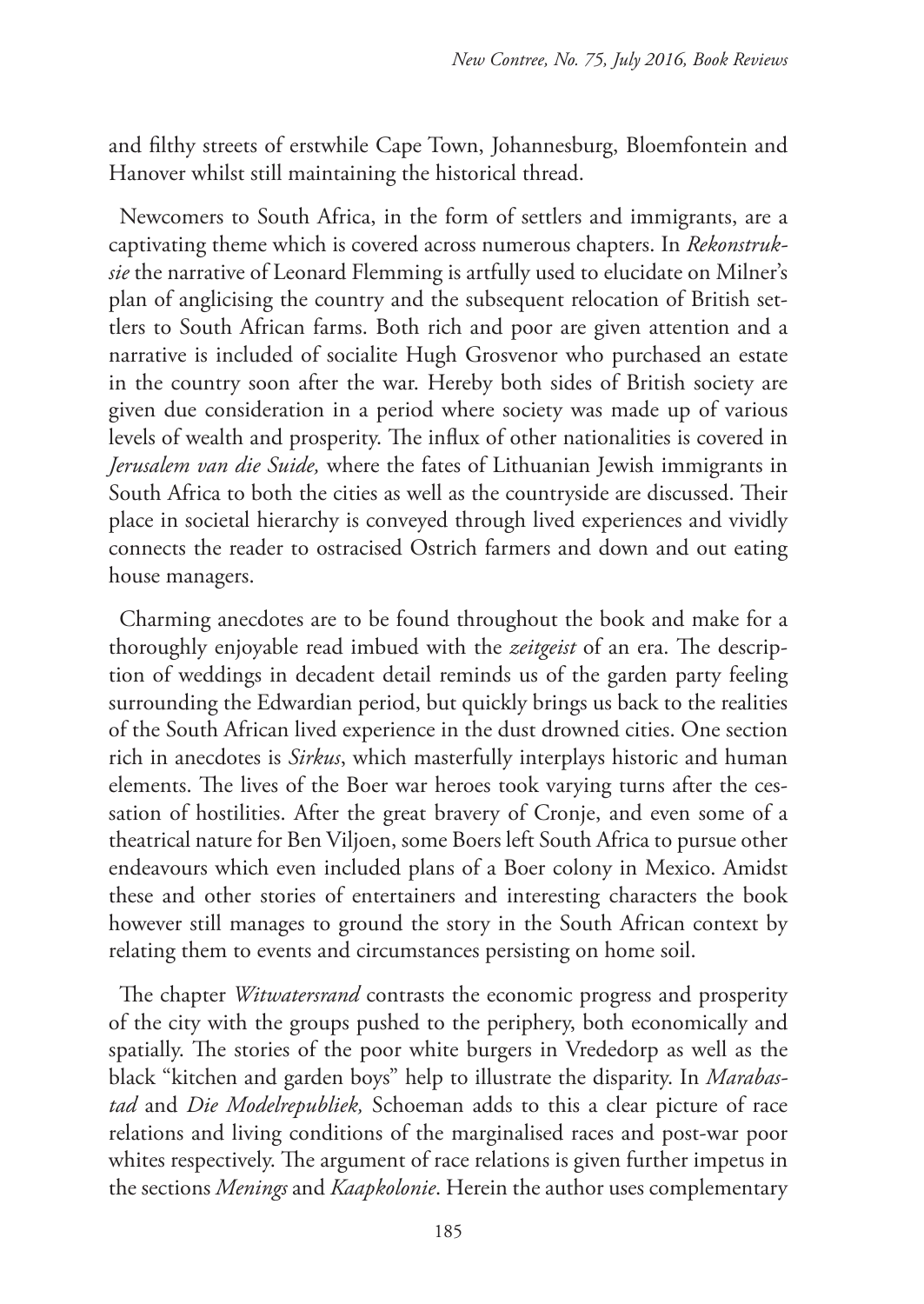stories to demonstrate the idea of "Black Peril" and perceived sexual dangers posed by black men as well as the geographic divide in opportunities awarded to non-whites*.* The superb research done by Charles van Onselen, on characters such as Joseph Silver and Nongoloza, are well placed in *Imperiale somer* as they are certainly indicative of the turbulent time in South African history.

The evolution of Afrikaans from a language bereft of gentility and reserved for conversations regarding agricultural and household related matters to one used in poetry and storybooks is a topic that receives some attention as one would expect*.* The addition of various literary offerings of the time is a thought-provoking way of showing the progression of the language in a concise manner. Finally, accounts of conditions aboard trains, ships and various other forms of transportation are an ingenious technique of relaying the technological advances of the time and also the actual conditions aboard them. In so doing Schoeman avoids stuffy descriptions and makes the modes of transport come to life from the view of those that made use of them.

As Schoeman acknowledges in his prologue the project was vast and could have been a much lengthier publication had it been given its complete dues. The use of many English quotations does distract from the flow to some extent as the reader is asked to switch between languages regularly. Furthermore, the section entitled *Tydsbeeld, 1902* is effective in immersing the reader in the period from the outset of the book, but might have been better suited as a photographic addition as it could be more striking in visual format. Even though the research undertaken was mostly not archival in nature, Schoeman should however be commended for his eloquent approach to the project and his use of tangible characters – as has come to be expected of him from his previous publications.

*Imperiale somer* is at its core a spirited portrayal of a period. It is almost possible to imagine one experiencing the smells and sights in all of its languorous glory. It has a charm and quaintness to its description which comes across as both genuine and captivating. The photographic section enhances the authenticity of the stories and allows the reader to immerse themselves in the time period all the more.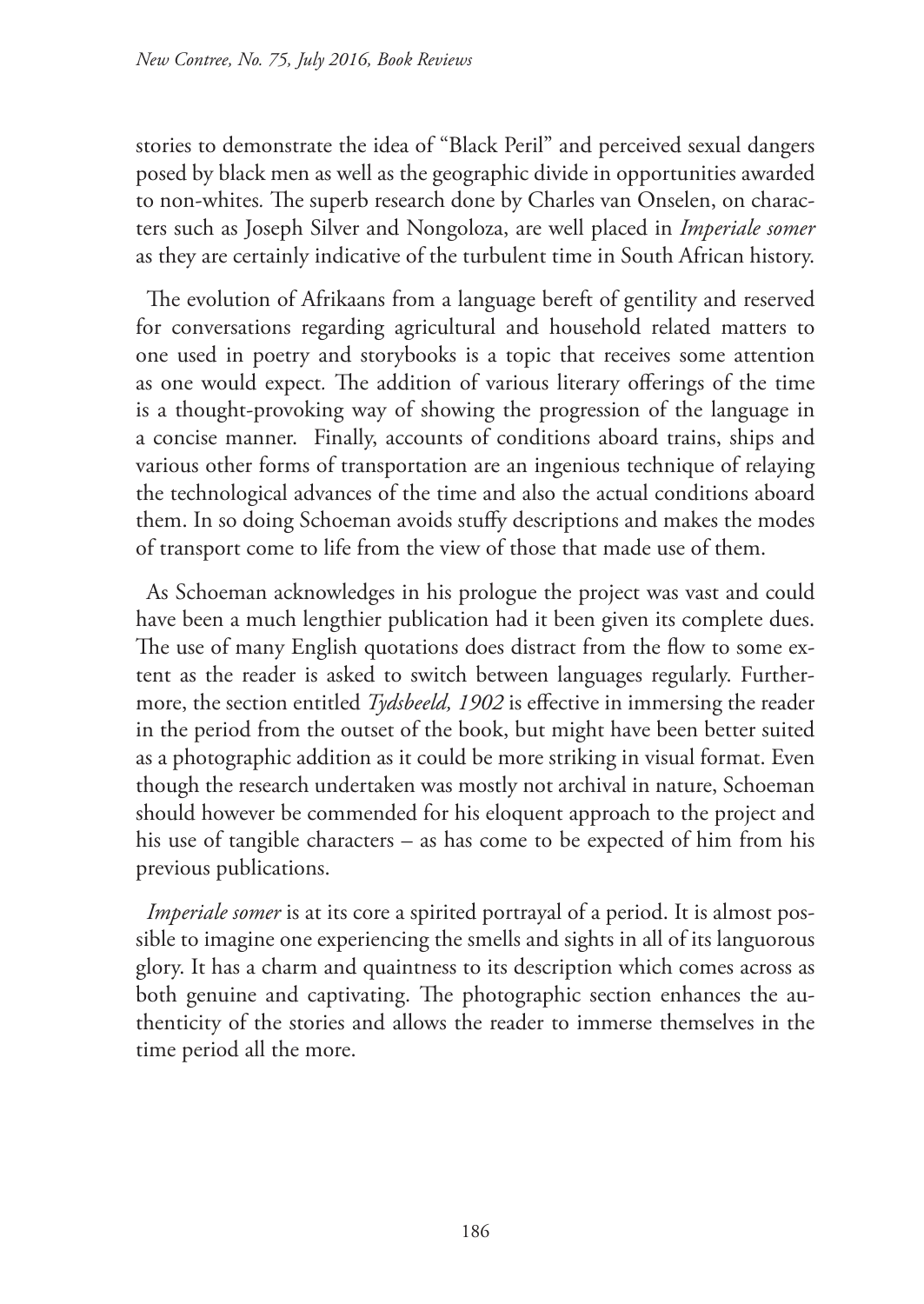## *Mandela's kinsmen nationalist elites and apartheid's first Bantustan*

#### **(Johannesburg: Jacana, James Currey, 2014, 201 pp. ISBN: 978-1-84701-089-6)**

#### **Timothy Gibbs**

Tumishang Lesiba Leta *History Department, University of South Africa* letalt@unisa.ac.za

In his book Timothy Gibbs explores the interconnectedness between nationalist ideologies and the political processes that fundamentally shaped and reshaped South Africa's socio-economic and political landscapes.

The reader's attention is immediately captured by the immaculate selection of colours in addition to the vividness of Nelson Rolihlala Mandela's appearance on the cover of the book. At first glance, I was under the impression that it was another monotonous book on the first president of the democratic Republic of South Africa. However, the book offers a more nuanced view on the history of South Africa. The reader is motivated to read the book to discover who the nationalist elites are and the roles they played in Nelson Mandela's political journey. The misconception evident in the book is believing that the focus is entirely on Nelson Mandela – which is not, in fact, the case.

 My view is that South Africa's history should not solely focus on the achievements or the praising of elite political icons as the ramifications of such actions lead only to a narrow view of history, denyinga podium to many other political figures who played pivotal roles in the liberation struggle of the country. Gibbs' narrative on Transkei's development introduces fresher perspectives by highlighting stories and names of political leaders in the Bantustans whose heroism may have been unacknowledged thus far.. This strength can also be considered a weakness and, at times, one longs to learn more about the diverse characters discussed. On the other hand, these figures serve as important leads in future research.

The book's strength lies primarily in the admirable manner in which Gibbs shows the connections between key events such as the June 16 1976 student uprising as well the activities of the Mkhonto we Sizwe. Even more fascinating is his ability to provide outstanding and well researched findings on the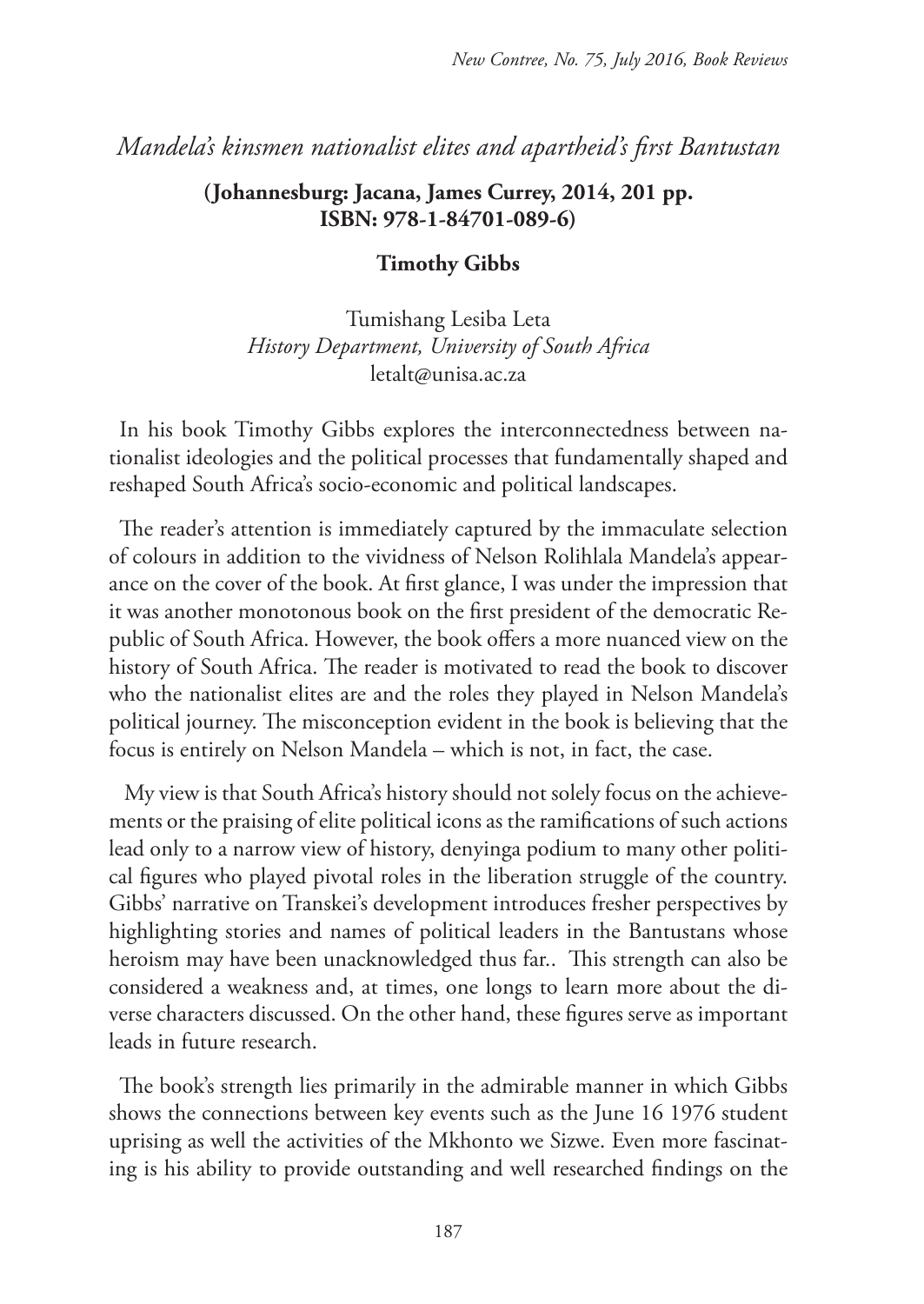involvement of figures such Govan Mbeki, Chris Hani, and Walter Sisulu in the politics of the Xhosa Bantustan. Furthermore, Gibbs' findings are riveting in showing the interplay between chieftaincy (particularly with regards to Matanzima) and the leadership of the ANC and other political parties. Even more so, Gibbs has tirelessly expanded on the role played by women during the political and social upheavals that characterized apartheid.

Many of the political figures discussed in the book attended missionary schools and were of middle class backgrounds, in similar vein to the children born of royalty. In relation to "public schools", Gibbs makes the claim that schools were often underfunded and understaffed. In addition, Gibbs also emphasizes that children of royalty attended different schools from those of the 'lower' class but the only sound note of 'public' schools is made when he reflects on the teachers dissatisfactions in the running of the schools. Thus, the book focuses in greater detail on articulating the experiences of the middle class with lesser consideration of the working classes in the Transkei Bantustans.

In addition, the middle class nationalist elites formed a distinctive class based on a Christian identity. However, inadequate mention is made of African spirituality and cultural influences on the politics of the Bantustans. Gibbs needs to consider stronger connections between chieftaincy, customs and traditions of the Xhosa people and, even more so for the Sotho people of Matatiele. For instance, the Xhosa custom of circumcision which symbolises a transition into manhood is only considered in relation to Mandela's experiences and needs greater political contextualization. Another potentially useful area of discussion is the fundamental roles played by seers/traditional healers within the chieftaincy as this was closely related to chieftaincy.

To reiterate, Gibbs' focus has been largely on finding political connections between Bantustans and political events and organisations outside the Bantustans. Thus, the book demonstrates how countries in parts of southern Africa played significant roles in ensuring the longevity of Umkhonto we Sizwe operations. The focus on operations within other Bantustans has received little mention in relation to ANC operations and the Transkei. This book lays the foundation for highlighting the way in which our understanding of this period would be enhanced by looking at the interactions between Bantustan leaders and the ANC in other Bantustans as well. This is pivotal in understanding the political environments within the Bantustans.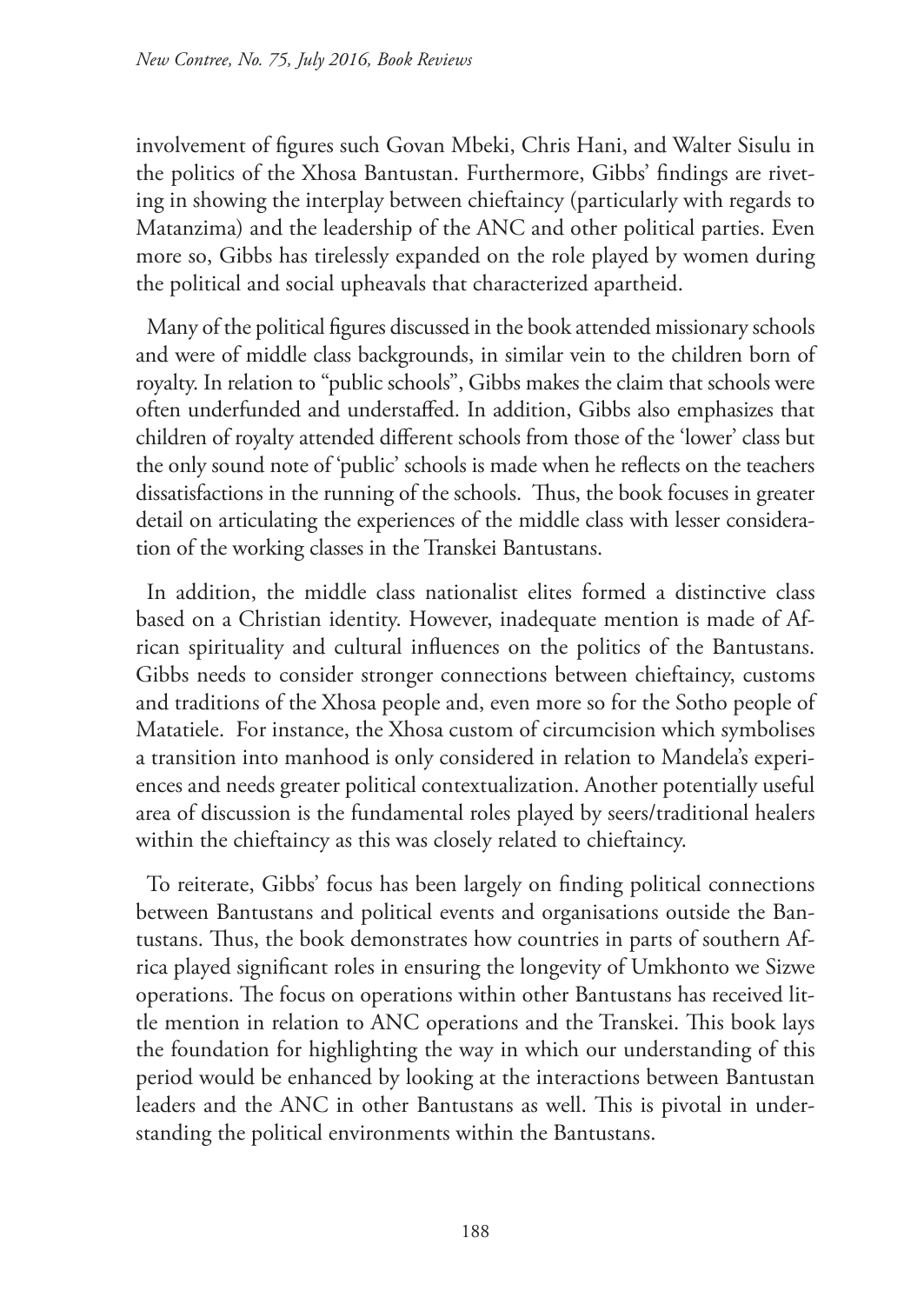The book is thus very significant in illuminating new paths for historians and academics to explore.

## *Slavery and slaving in African history*

# **(New York: Cambridge University Press, 2014, xvi + 223 pp., figures, maps, diagrams and illustrations, index. ISBN: 978-0-521-17188-5)**

#### **Sean Stilwell**

Nicholas Southey *University of South Africa* southnd@unisa.ac.za

This volume is the eighth in the series "New approaches to African History", which Cambridge University Press launched in 2002 with the publication of Frederick Cooper's much-acclaimed *Africa since 1940: The past of the present*. All the volumes in the series are aimed both at students and "general readers". Each introduces a particular topic in African history, summarises the state of the literature, outlines key issues in that field and provokes discussion and debate. All the volumes in the series have proved excellent resources for those of us who teach African history.

Sean Stilwell's new study that assesses the place of slavery in the African past is as impressive as predecessor volumes in delivering its difficult brief of digesting specialist knowledge, engaging in important debates and providing readers with a coherent synopsis of its topic. Although I might express an occasional reservation about some very dense and long paragraphs, I stand in considerable awe at the author's ability to communicate clearly, without trivialising or over-simplifying the material.

One can be reasonably assured that all students of African history become aware early in their studies of the importance of slavery. Seldom, however, has a more persuasive case been assembled for a consideration of the significance of slavery in the African past. This text ranges over approximately between 10 000 and 12 000 years and takes into account a vast array of historical settings and conditions; in all of them, slavery was a critical element. While not suggesting that slave experience was always the same – indeed, it was often dynamic and it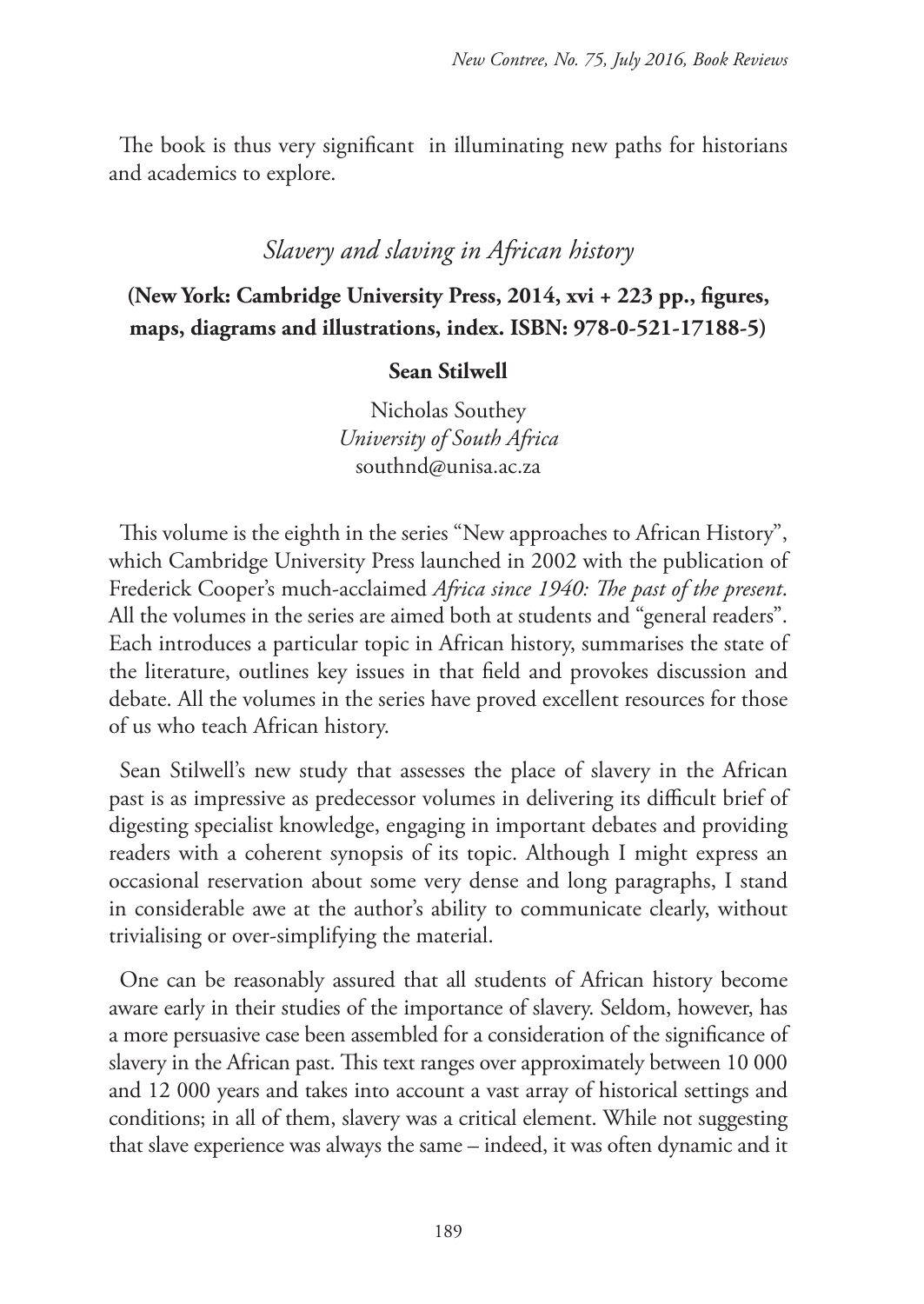was certainly very diverse – the author nonetheless does convey that slavery was a centrally important institution in African history.

The text has been organised into six chapters. The first two are perhaps best considered together, as Chapter 1 grapples with how to define slavery, while Chapter 2 seeks to historicise these definitions through placing them chronologically within different periods and places. The author leads the reader very clearly through the "slippery" concepts of slavery and freedom (p. 5ff). Despite the difficulties of defining precisely what slavery entailed across the continent, slaves in Africa were "usually produced through violence, were regarded as kinless outsiders, were often treated as property, and were believed to lack honor" (p. 26). They were the "ultimate form" of human capital and a "special kind of dependent" as "moral and social outsiders". This last-mentioned concept is particularly well teased out in Chapter 2, where "insiders" in different contexts and societies actively used "outsiders" (or slaves) to promote their own influence, power and status. The author divides African history into four main chronological periods: the period up to the year 500CE that laid the foundations of slavery, that from 500 to 1600 when early militarisation and commercialisation occurred, the years 1600 to 1800 which saw the domination of Atlantic commerce, and the transformative nineteenth century, when high-density slavery was created and consolidated. This illustrates the main argument that slavery was not an "early modern" or nineteenth-century institution driven by forces external to the continent. Rather, it was one grounded in the long African past and embedded in many different early and later struggles, in which slaves as "outsiders" enabled the building and consolidation of states, ruling dynasties, and local households.

Chapter 3 deals with a theme which is certainly often neglected, if not completely overlooked, by non-specialists: slavery in kinship-orientated societies and decentralised communities. The material presented here suggests quite clearly that the absence of state structures did not mean people existed within timeless and disorganised, albeit generally inclusive, units. Slavery existed in a "low-density" form, operating both politically and economically, to bolster and to advance both the status and the wealth enjoyed by certain lineages. This chapter is an important corrective to many who understand slavery to be something solely tied to state formation and the history of the more recent African past, and particularly that of the period between the 1500s and the 1800s.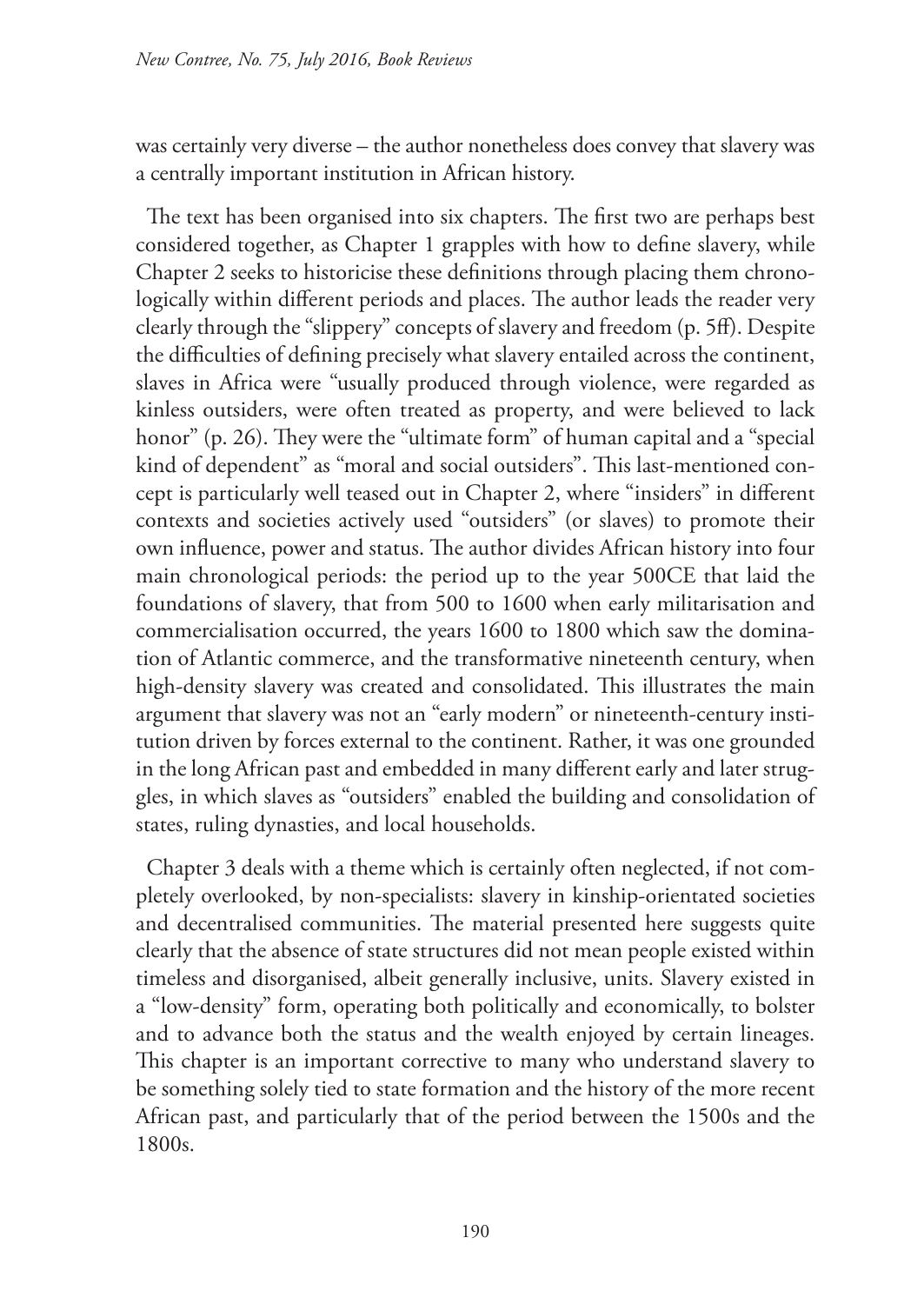The place and the role of slaves within African states will be more familiar to many historians and students of Africa than the ground covered in Chapter 3, so the challenge here is different from the previous chapter. The core argument, that slavery was central to the success and viability of states and the institutions within them, is well advanced. This chapter moves forward briskly, and shows a fine ability to meld the general line of analysis with useful case studies and examples from different contexts in western, central and southern Africa.

Slavery and economics is the main focus of Chapter 5. While the chapter does not downplay the importance of external forces – the trans-Atlantic, the Indian Ocean and the Sahara trade in slaves – it is primarily interested in exploring internal dynamics and influences. It shows the shift over time of the use of slaves by mainly elites within African states to the use of slaves by non-elites, and argues that African households more broadly came to depend on slave labour for the production of goods. This complex and uneven process is outlined in what is the longest chapter of the book. By the end of the nineteenth century, millions of Africans were in bondage on the African continent itself, almost certainly some one-third of the population in some regions. Agricultural production was heavily dependent on the use and labour of slaves, sometimes in very significant numbers, but the success of economic pursuits such as weaving and mining was also reliant on slavery. By the middle of the nineteenth century, the evidence presented demonstrates that some Africans "had created dynamic and profoundly exploitative economies based on slave labor" (p. 175), a conclusion which will not delight those who argue that slavery was essentially an immoral system imposed by Europeans and other outsiders for their own economic enrichment at the expense of Africans.

If slavery was so successfully embedded in Africa, in the ongoing success of many states and in the advancement of African economies, why did it end? This forms the subject of the final chapter of the book, Chapter 6. Essentially, the author traces the process of the impact of colonialism in Africa, and the "double game" played by colonialists of technically abolishing slavery while at the same time ensuring that the supply of labour that was so necessary for the colonial project to succeed was seldom compromised. This often meant, of course, that coercive labour practices were employed. The move to wage labour was frequently a difficult and uneven process, and neither did it necessarily imply "freedom", itself another "slippery" concept. Slaves themselves were not passive bystanders in this process either, and often were able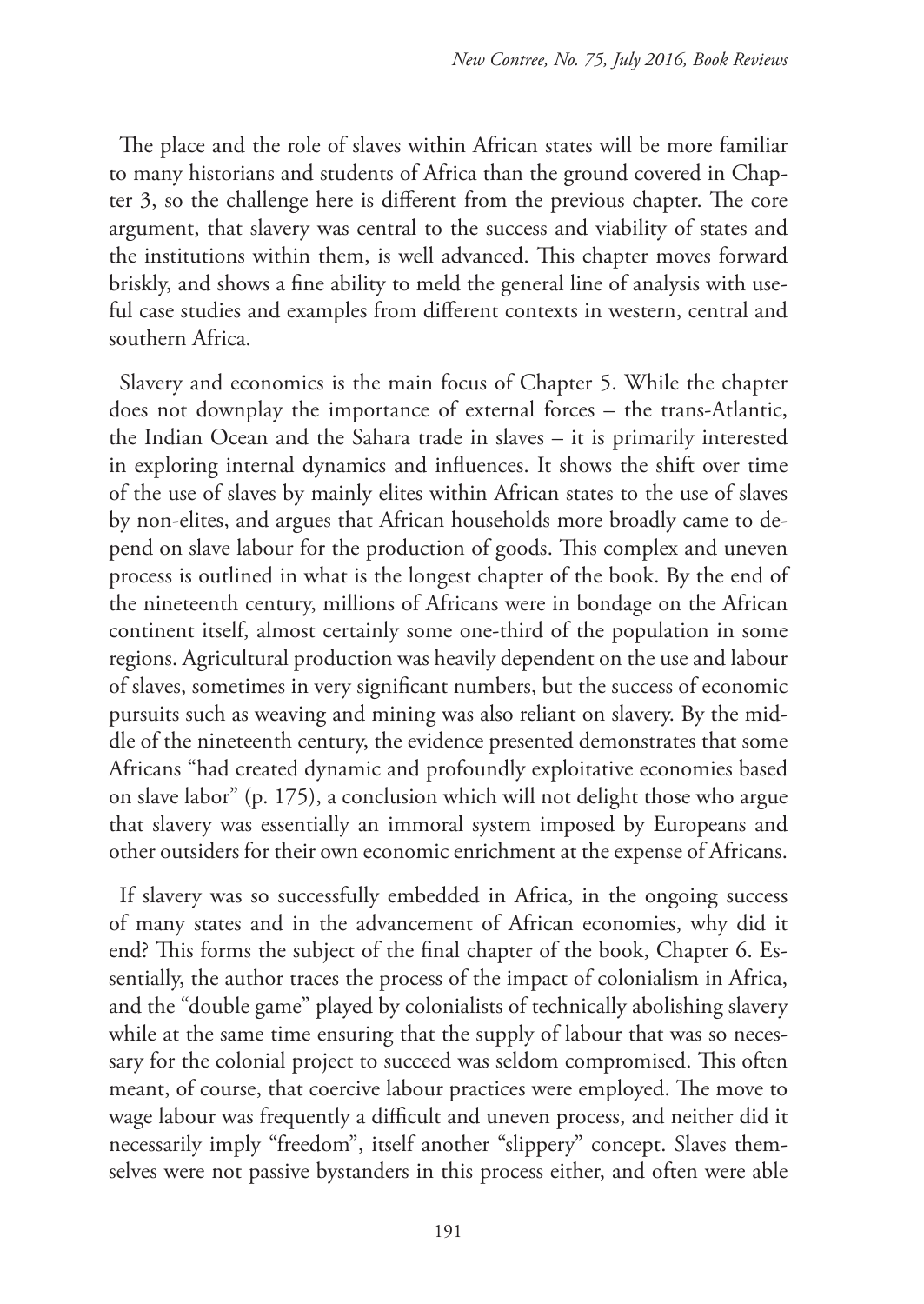to shape their lives and futures in important ways. While slavery as a system was certainly substantially eliminated by the middle of the twentieth century, its legacy remained strong, and free waged labour did not of itself imply an absence of exploitation. These arguments are cogently expanded upon in this important final chapter.

Stilwell is particularly adept at handling both the broad narrative and the particular case study or region. A good example of this is his handling of slavery in southern Africa in the context of the economic use of slaves (pp. 124, 154-157; see also pp. 185-187). He provides an extremely useful and compressed discussion of slavery in the Dutch-dominated Cape, both on the "arable farms" (correcting an earlier allusion to "plantations" in the Cape [p. 111]) as well as in urban Cape Town. There are also some very valid remarks about the continuation of coercive and dependent relationships in all parts of southern Africa after the formal ending of Cape slavery in the 1830s (pp. 185-186, 213) – a theme which is more widely developed in the final chapter on the ending of slavery in Africa. Hardly surprisingly, given the critical significance of slavery in Africa over many centuries, the "end" of slavery was neither definitive nor absolute, and its consequences have lingered well into the second half of the twentieth century.

My only real quibble with this study is the absence of a select bibliography. The footnote references are indeed very useful in pointing the reader to key sources on particular debates and slavery in different contexts, but a consolidated list of references would surely have added value, particularly in guiding novices towards the major sources. The provision of such a list would have enhanced rather than diminished "the more general appeal of this book" (p. xi).

*Slavery and slaving in African history* is an extremely stimulating text, and deserves wide readership and circulation.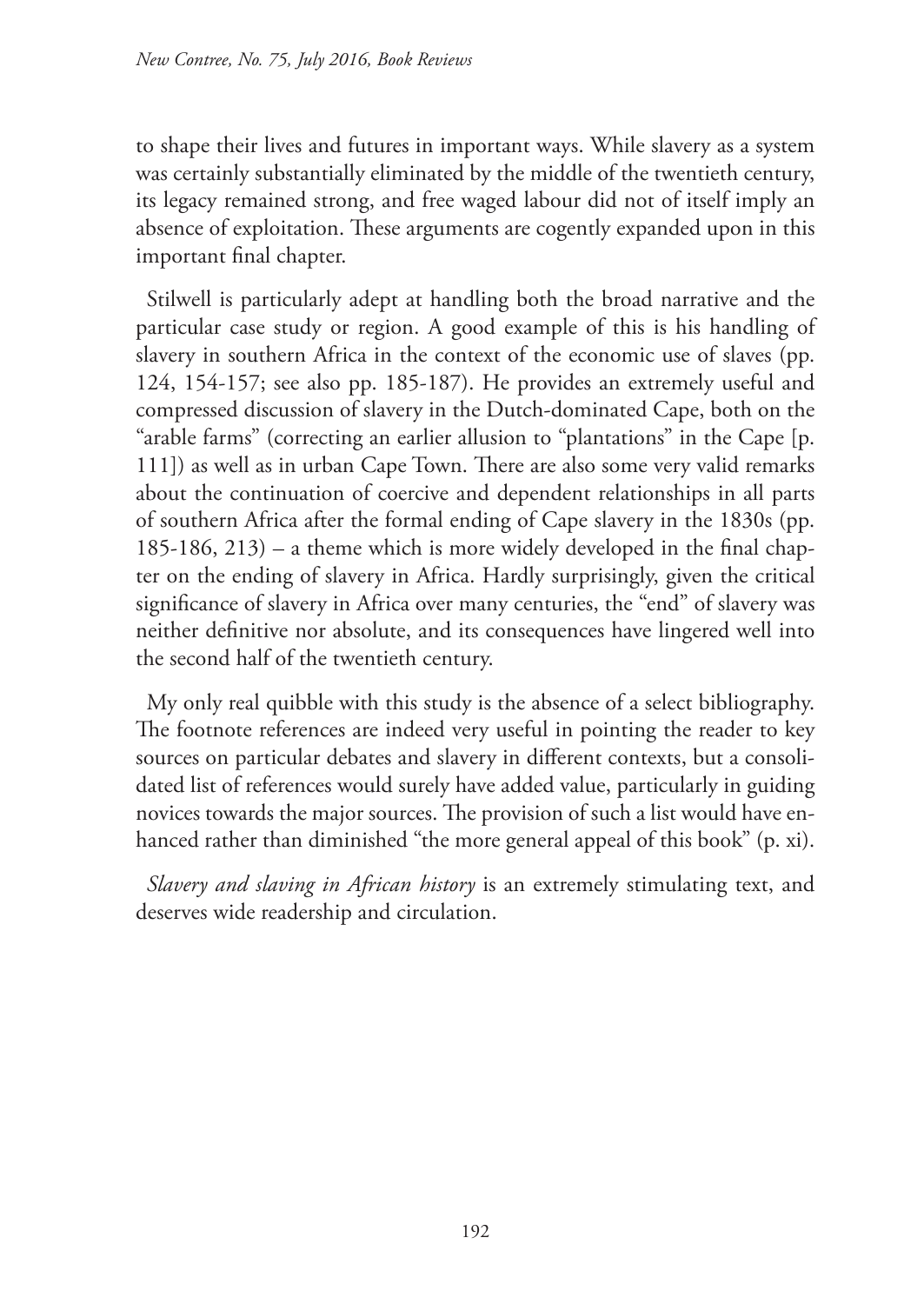## *Dirk Mudge: All the way to an independent Namibia*

## **(Pretoria: Protea Book House, 2015 (1st edition), 511 pp. ISBN: 978- 1-4853-0456-2 (printed book), 978-1-4853-0457-9 (e-book), 978-1- 4853-0458-6 (ePub)**

#### **Dirk Mudge**

## Laurence Shee *Monash South Africa*

This eponymously titled autobiography, subtitled *All the way to an independent Namibia*, presents a defence for the doughty octogenarian's historical and political legacy.

As a young farmer with a wry sense of humour, Mudge's world was a tough one of drought, foot-and-mouth, and with the threat of financial ruin never far away. Nevertheless the farmers' optimism reminded Mudge of the Langenhoven proverb: "Dat jy jou swaarkry met lekkerkry moet klaarkry". (That you must put an end to hardship by enjoying yourself.) A wry sense of humour was necessary for survival. His extraordinary capacity for work and his future role in multiracial politics may have been, in part, influenced by his father's advice: "… you must work alongside your employees instead of just supervising them".

Gradually Mudge made the transition from farmer to politician. On many occasions he presents himself as the peacemaker and enlightened voice of reason in the hurly-burly world of South West African National Party politics. It is fascinating to follow the conversion of Mudge – more evolutionary than Damascene – from ardent National Party acolyte to advocate of multiracialism.

Between 1974 and 1977, Mudge became increasingly frustrated with most of his colleagues' and the National Party's unwillingness to go beyond 'cosmetic changes' in South West Africa towards full independence. He believed he had greater intimacy with working with blacks and coloureds than his colleagues had: "My white colleagues had never had these experiences; it seemed they were under the impression that at a meeting you could sell any clever plan to the black leaders". In a significant speech at Kamanjab on 5 November 1976 he foretold his break with the South African National Party by de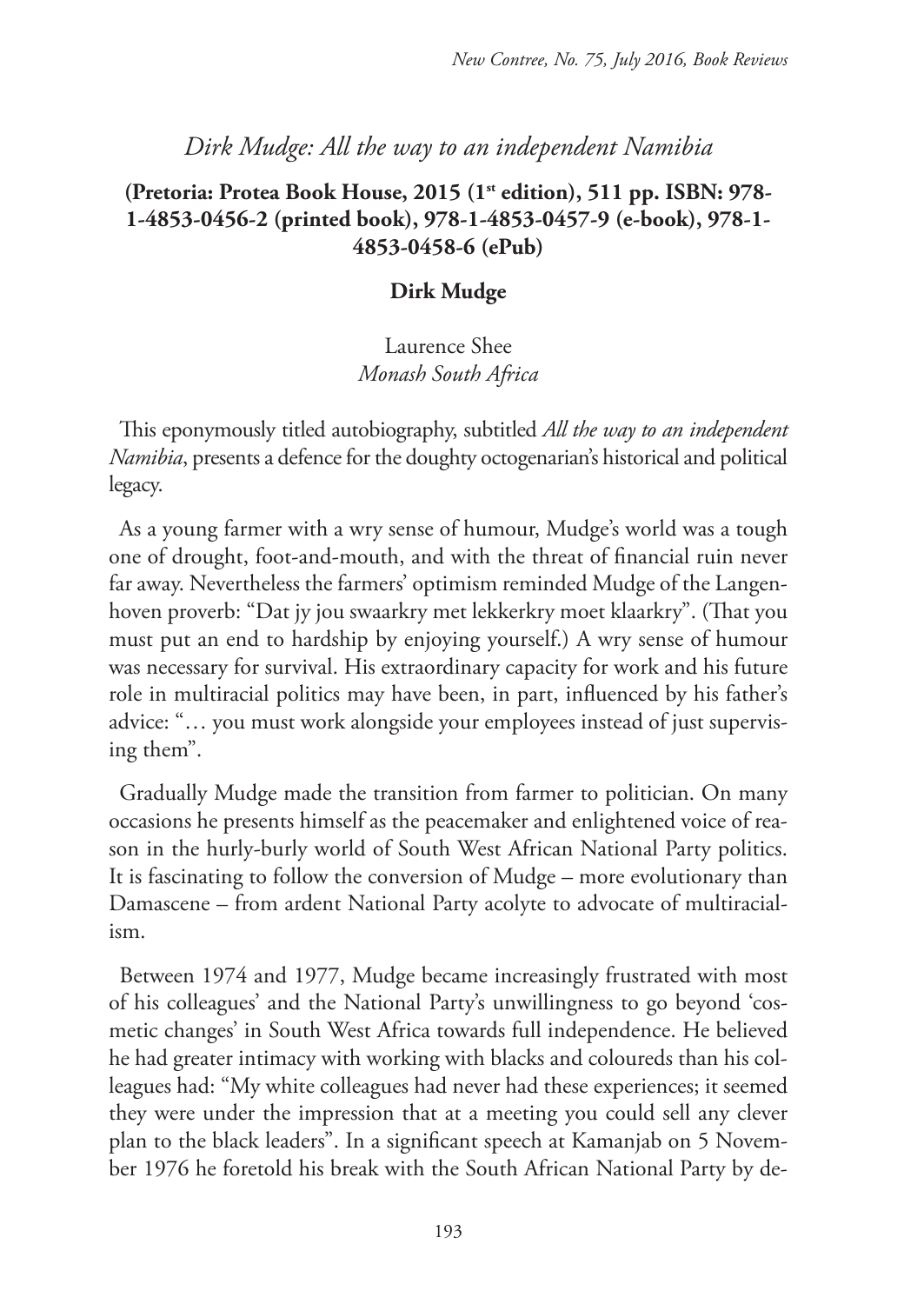claring that he did not need the Immorality Act or the Mixed Marriages Act to protect his identity.

As happens with visionaries, Mudge would incur the wrath of critics – damned if you do advocate change, damned if you don't. Not least, ostracism came from some erstwhile colleagues in the South African and the South West African National Parties. At the congress of the embryonic Republican Party in October 1977, Mudge knew of the task and obstacles ahead: "For starters, the majority of the white inhabitants disagreed with us on the most fundamental principles and objectives. Then there was SWAPO, which was not interested in a democratic solution. There was also a critical, and in some instances even a hostile, international community". As the SWAPO armed struggle escalated, Mudge discovered he was on their hit list, and the murder of his two colleagues, Clemens Kapuuo and Toivo Shiyagaya were constant reminders of the risk he took drawing together an anti-SWAPO coalition of disparate ethnic groups.

It is worth noting two contrasting views expressed in a couple of postings that followed a review by Werner Menges (*Namibian* 2015-05-29 online archives) on the release of Mudge's Afrikaans edition which preceded the English version under review here.

The first respondent recommended that Mudge be dragged before the ICC on the grounds that he "… was, still is and will forever remain the symbol of apartheid and brutality against Namibians. He was part and parcel of the apartheid regime". The angry scribe continued: "Patriotic Namibians are not interested in his book!! He can take it to h.... with him!!!" Juxtaposed with this flurry of exclamation marks appeared an alternative viewpoint: "Let's admit it – Dirk Mudge did a lot for scrapping of apartheid – even facing the anger and wrath of PW Botha and his South African government". He "… and his DTA made a huge contribution in stabilizing racial relations - something that is today still practicing successfully in Namibia and which contributes to the peace and stability we are experiencing".

This is not a light read as Mudge, lest something be omitted for posterity, goes into the minutiae of political meetings. Fortunately, humour occasionally breaks through as with the case where preposterous apartheid laws led to a quandary regarding separate toilet amenities for Turnhalle delegates. Again humour helps deal with some of the organisational nightmares Mudge experienced trying to bring different groups together in the Turnhalle Conference